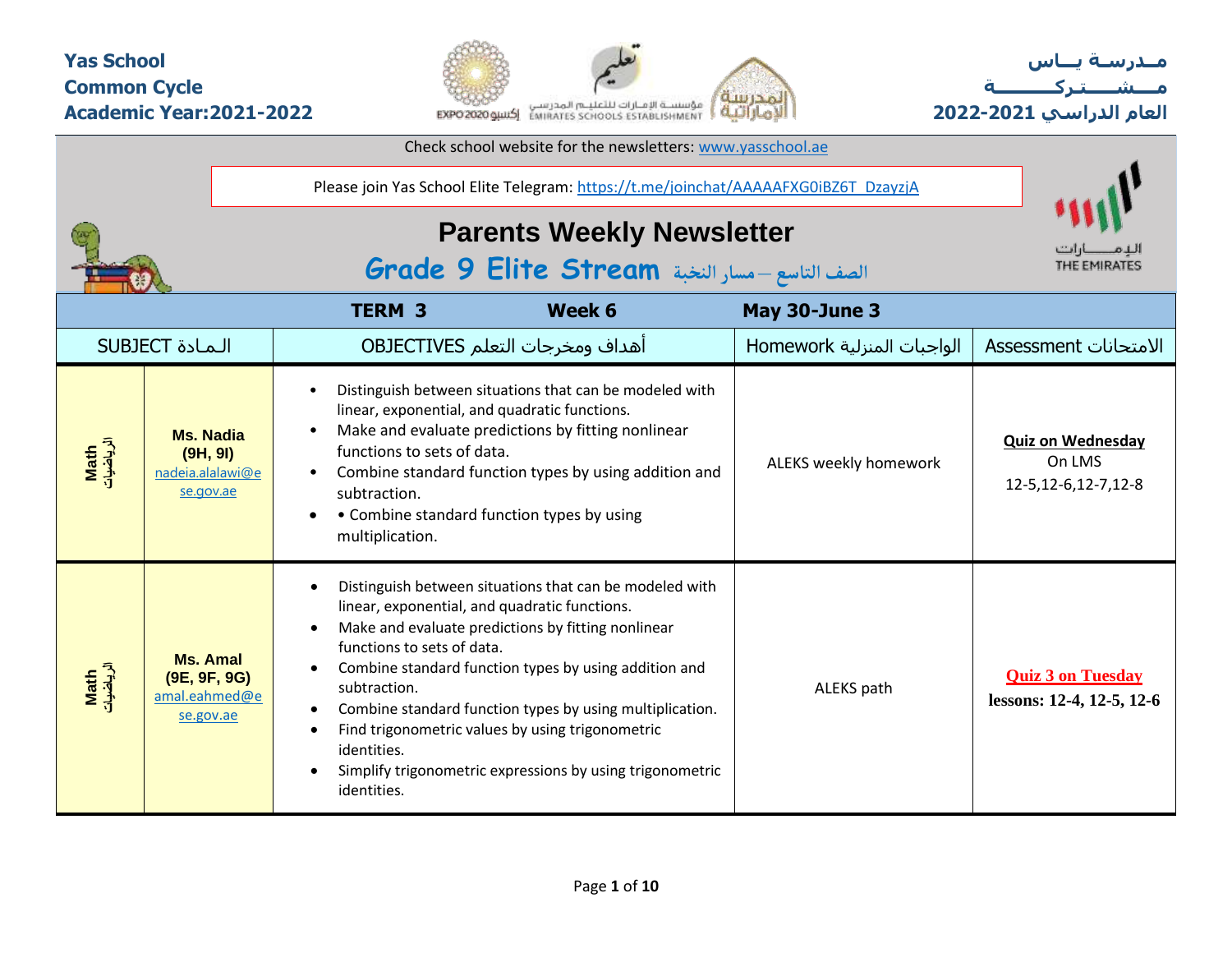| English<br>اللغة الإنجليزية | <b>Mr. Muhammad</b><br>(9E, 9F)<br>muhammad.tahir<br>@ese.gov.ae<br>Ms. Eman<br>(9H, 9I, 9G)<br>eman.soliman@ese<br>.gov.ae | <b>Grade 9 New Interactions 2</b><br>Term 3 (Chapter 6 Bright Lights, Big City)<br>Lessons:<br>(Topics LS 3: Expressing Feelings)<br>(Topics W 2: In Your Own Words)<br>(Literature Book: Robinson Crusoe chapter 13-14)<br>(Extra-reading: Oliver Twist by Charles Dickens Chp 3 :<br><b>Oliver's arrest)</b><br><b>Grammar: Present time prefect 6. Functional Language:</b><br><b>Describing objects.</b><br><b>Learning Objectives:</b><br>Reading: Interpreting images and making creative<br>$\bullet$<br>comments.<br><b>Listening:</b> listening to conversations with people in<br>frustrating situations.<br>Speaking: Role-playing a conversation between a<br>tenant and homeowner.<br>Writing: Organizing notes in a mind map or graphic<br>$\bullet$<br>organizer; summarizing a paragraph; making notes on<br>the main idea and supporting details of an issue;<br>presenting an issue and suggesting solutions; drafting,<br>editing, redrafting, and finalizing a paragraph;<br>reviewing and commenting on written work.<br><b>Lexis:</b> Understanding words and phrases associated<br>with expressing frustration.<br>Functional/ skill language: Identifying text structure<br>and organization (main ideas and supporting details);<br>skimming and scanning; understanding pronoun<br>reference.<br>Language focus: Summarizing a paragraph; drafting,<br>editing, redrafting, and finalizing a paragraph. /<br>Expressing frustration.<br>Lexis: Apologize, appreciate, constantly, contract, disturb,<br>patience, realize, regarding, frustration. positive features,<br>negative features, natural resources, colonize, renewable<br>energy, solar energy, geothermal energy, impact. | <b>Achievements</b><br><b>Offline Tasks:</b><br>Activities assigned via<br>Classkicks/padlet/Wize<br>r.<br>Assignment 1/2/3 on<br>$\bullet$<br>LMS.<br>Literature chapter per<br>week.<br><b>MyOn: practice</b><br>$\bullet$<br>reading and writing.<br><b>During the session Tasks:</b><br><b>Activities allocated on</b><br>$\bullet$<br>different e-tools:<br>WordWall, LMS,<br>Padlet, Quizziz,<br>Nearpod, Mentimeter,<br>Wizer, classkicks, ISL,<br><b>Socrative etc.</b> | <b>Assessment</b><br><b>Weekly Quiz on:</b><br>Tuesday 9G $\odot$<br>Monday 91 & 9H |
|-----------------------------|-----------------------------------------------------------------------------------------------------------------------------|------------------------------------------------------------------------------------------------------------------------------------------------------------------------------------------------------------------------------------------------------------------------------------------------------------------------------------------------------------------------------------------------------------------------------------------------------------------------------------------------------------------------------------------------------------------------------------------------------------------------------------------------------------------------------------------------------------------------------------------------------------------------------------------------------------------------------------------------------------------------------------------------------------------------------------------------------------------------------------------------------------------------------------------------------------------------------------------------------------------------------------------------------------------------------------------------------------------------------------------------------------------------------------------------------------------------------------------------------------------------------------------------------------------------------------------------------------------------------------------------------------------------------------------------------------------------------------------------------------------------------------------------------------------------------------------------------------------|---------------------------------------------------------------------------------------------------------------------------------------------------------------------------------------------------------------------------------------------------------------------------------------------------------------------------------------------------------------------------------------------------------------------------------------------------------------------------------|-------------------------------------------------------------------------------------|
|-----------------------------|-----------------------------------------------------------------------------------------------------------------------------|------------------------------------------------------------------------------------------------------------------------------------------------------------------------------------------------------------------------------------------------------------------------------------------------------------------------------------------------------------------------------------------------------------------------------------------------------------------------------------------------------------------------------------------------------------------------------------------------------------------------------------------------------------------------------------------------------------------------------------------------------------------------------------------------------------------------------------------------------------------------------------------------------------------------------------------------------------------------------------------------------------------------------------------------------------------------------------------------------------------------------------------------------------------------------------------------------------------------------------------------------------------------------------------------------------------------------------------------------------------------------------------------------------------------------------------------------------------------------------------------------------------------------------------------------------------------------------------------------------------------------------------------------------------------------------------------------------------|---------------------------------------------------------------------------------------------------------------------------------------------------------------------------------------------------------------------------------------------------------------------------------------------------------------------------------------------------------------------------------------------------------------------------------------------------------------------------------|-------------------------------------------------------------------------------------|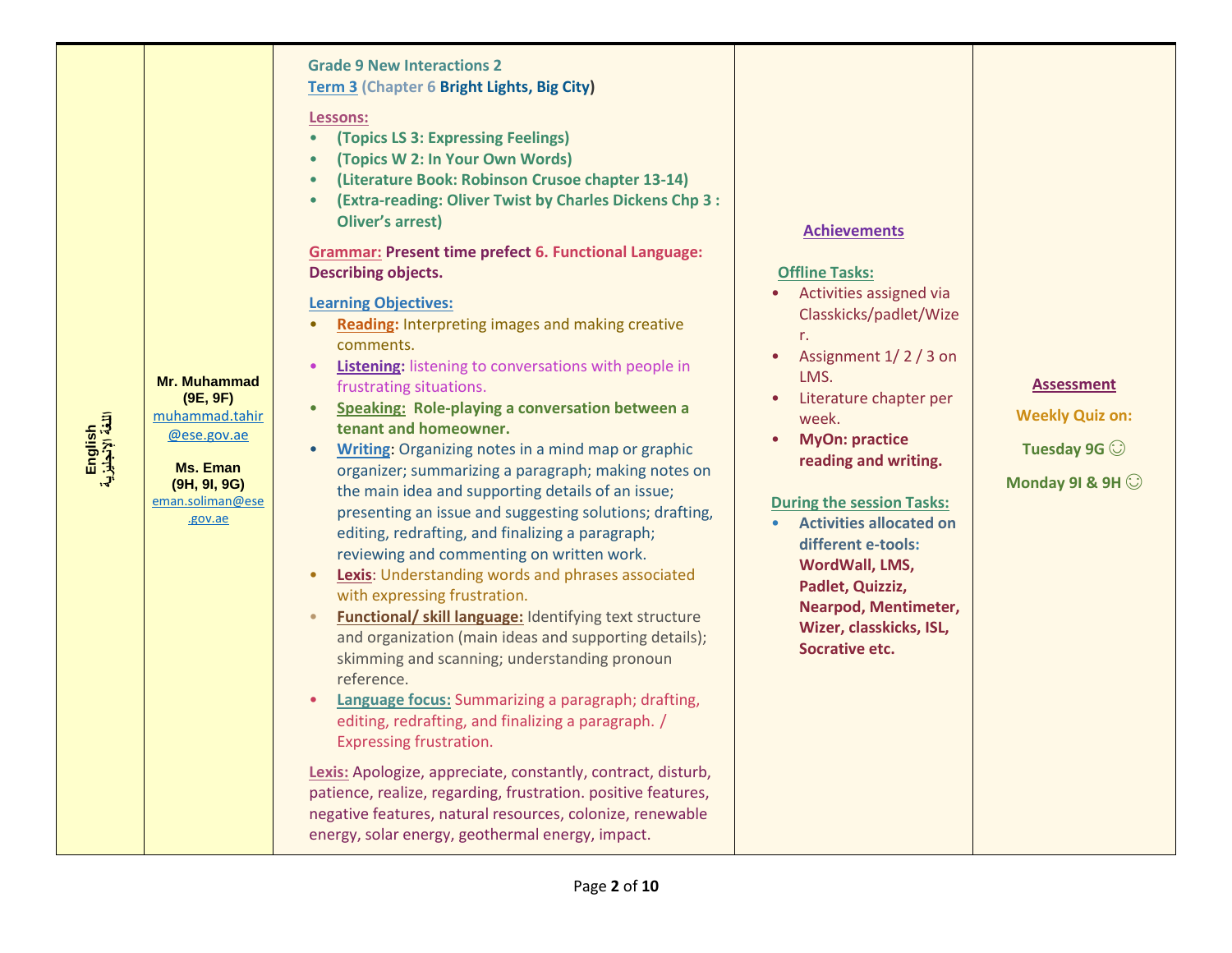| Biology<br>الأحياء    | Ms. Meeta<br>meeta.goklani@es<br>e.gov.ae   | Unit 1: Ecology<br><b>Module 5 - Biodiversity and Conservation</b><br><b>Lesson - 3. Conserving Biodiversity</b><br>Lesson Objectives: Students will be able to:<br>Create and/or use models to design solutions that<br>mitigate the adverse effects of a human induced<br>environmental change on the biodiversity of an<br>ecosystem.                                                                                                                                                                                                                                                                                                                                                                                                                                        | <b>Submission of SLA</b><br>BY 29th of May 2022 | <b>Complete the</b><br>activities on LMS<br>Pop Quiz on lesson of<br><b>Biodiversity</b><br>1. Biodiversity<br>2. Threats to<br>biodiversity |
|-----------------------|---------------------------------------------|---------------------------------------------------------------------------------------------------------------------------------------------------------------------------------------------------------------------------------------------------------------------------------------------------------------------------------------------------------------------------------------------------------------------------------------------------------------------------------------------------------------------------------------------------------------------------------------------------------------------------------------------------------------------------------------------------------------------------------------------------------------------------------|-------------------------------------------------|----------------------------------------------------------------------------------------------------------------------------------------------|
| Physics<br>الفیزیاء   | Mr. Bibin<br>bibin.kuriakose@<br>ese.gov.ae | Describe the behavior of waves at boundaries<br>(reflection and refraction).<br>Describe that a wave is inverted if reflected from a<br>fixed end and remains upright if reflected from a free<br>end.<br>State and apply the principle of superposition to show<br>that two overlapping waves add algebraically to give a<br>resultant (or net) wave.<br>Sketch snapshots of the resultant wave, indicating<br>nodes and antinodes, for two overlapping waves (same<br>amplitude and wavelength) traveling in opposite<br>directions.<br>Find the displacements of the resultant wave, and<br>calculate the amplitude in terms of the individual wave<br>amplitude, for two overlapping waves (same amplitude<br>and wavelength) that are traveling in opposite<br>directions. | Homework on Inspire Science                     | Quiz on Inspire Science                                                                                                                      |
| Chemistry<br>الكيمياء | Mr. Carl<br>Carl.addison@ese.<br>gov.ae     | <b>Students to cover:</b><br>Compare effusion and diffusion.<br>Explain the factors that cause gases to deviate from<br>ideal gas behavior.<br>Demonstrate the use of the van der Waals equation to<br>determine the pressure of a real gas.                                                                                                                                                                                                                                                                                                                                                                                                                                                                                                                                    | 'WEEK 6' activities<br>to complete on LMS       | Pop Quiz Thursday 9E+9H<br>Friday 9I+9F+9G                                                                                                   |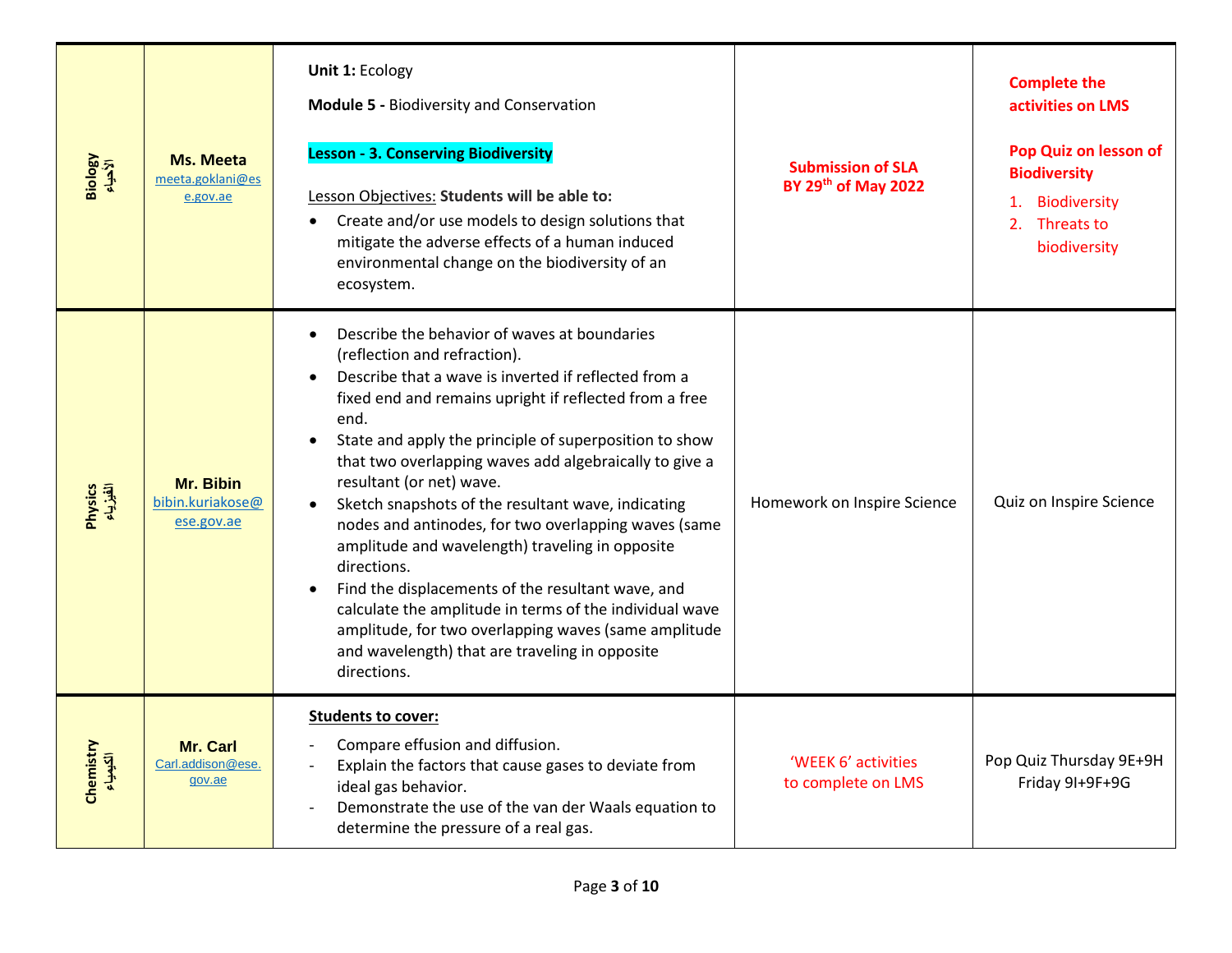| التربية الإسلامية<br>Islamic Studies           | المعلمة نوف<br>nouf.kazim@ese.<br>gov.ae                     | سورة الواقعة 75-96                            | عمل عرض (PowerPoint)<br>عن عمر بن عبدالعزيز       | <u>اختبار التقويم الأول على</u><br><mark>حسب الحصة في الجدول في</mark><br>الدروس التالية :<br>1- سورة الواقعة 74-57<br>2- لاضرر و لاضرار<br>3- السنن الاجتماعية في<br>القرآن الكريم<br>4- التسامح الفكري |
|------------------------------------------------|--------------------------------------------------------------|-----------------------------------------------|---------------------------------------------------|----------------------------------------------------------------------------------------------------------------------------------------------------------------------------------------------------------|
| Arabic<br>اللغة العربية                        | المعلم سامر (بنين)<br>samir.barahme<br>h@ese.gov.ae          | قراءة رواية<br>( عساكر قوس قزح ) كاملة        | حل الدروس في منصة ألف.<br>قراءة الرواية في البيت. | الاستعداد لاختبارات الىوزارة                                                                                                                                                                             |
| Arabic<br>اللغة العربية                        | المعلمة شيخة (بنات)<br>shaikha.alzeyoudi<br>@moe.gov.ae      | قراءة رواية<br>( عساكر قوس قزح ) كاملة        | حل الدروس في منصة ألف.<br>قراءة الرواية في البيت  | الاستعداد لاختبارات الـوزارة                                                                                                                                                                             |
| Social<br>Studies +<br>اجتماعیات<br>وانکلاقیهٔ | المعلمة أمل<br>amal.almehri@es<br>e.gov.ae                   | الراياح الموسمية<br>الإمارات الروية و المئوية | مشروع في LMS                                      |                                                                                                                                                                                                          |
|                                                | المعلم سامر (9G)<br>samir.ali@ese.gov.<br><u>ae</u>          | <b>Sustainable Society</b>                    | <b>Activities on LMS</b>                          | None                                                                                                                                                                                                     |
| Computer Science<br>علوم الکومبیوٹر            | المعلمة شيماء (ا-9)<br>Shayma.Habboush<br>@ese.gov.ae        | <b>Sustainable Society</b>                    | <b>LMS Activities</b>                             | <b>Exam on LMS</b>                                                                                                                                                                                       |
|                                                | المعلمة مجد<br>(9E, 9F, 9H)<br>majd.alashouri@ese<br>.gov.ae | <b>PowerPoint presentation (E- safety)</b>    | <b>LMS Activities</b>                             |                                                                                                                                                                                                          |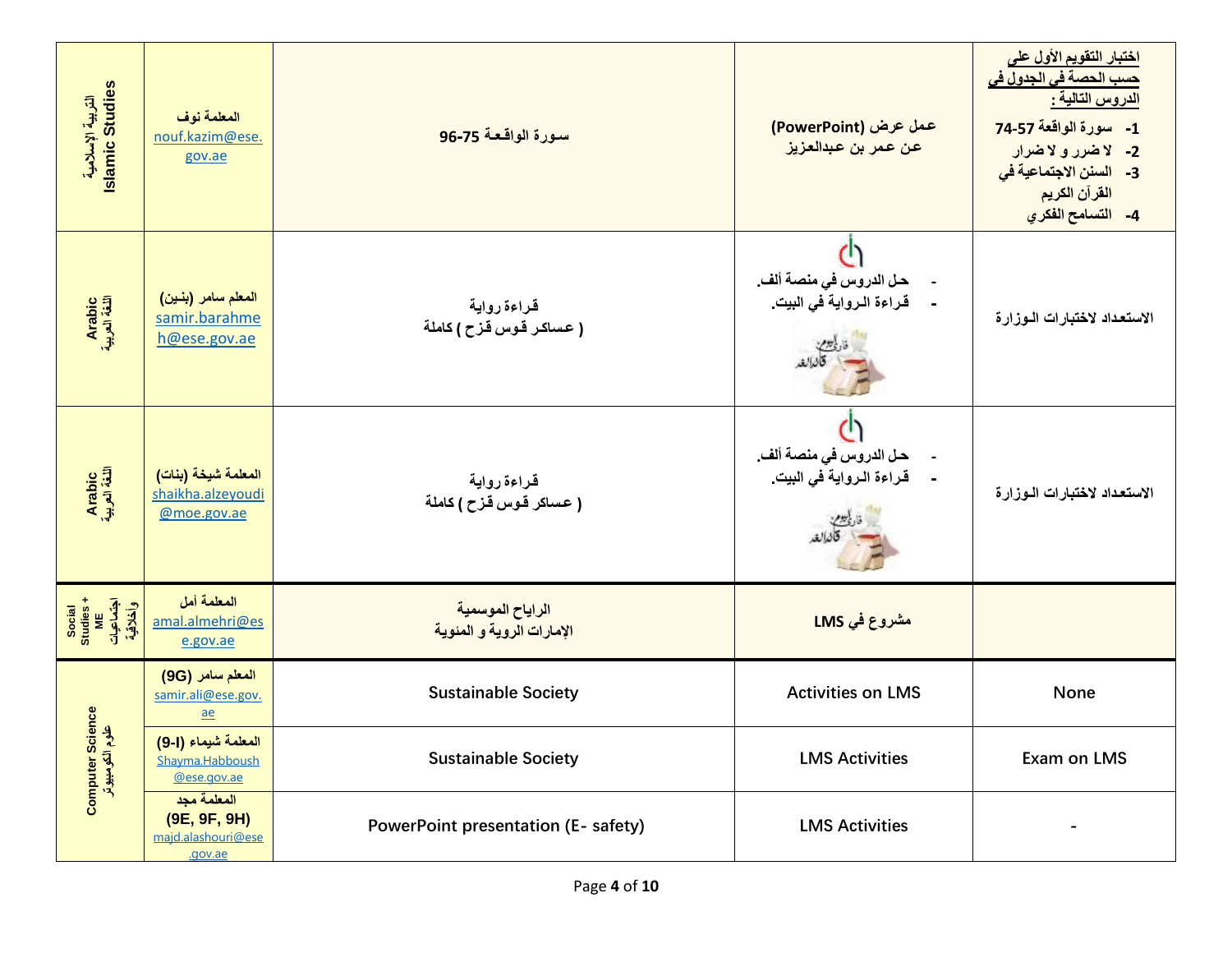|                                                                                                  | المعلمة فاتن (بنين)<br>faten.koussa@ese<br>.gov.ae             | درس: التعبيرية الألمانية                                                             | قراءة الدرس<br>في بوابة التعلم الذكي LMS                                                          |                                           |
|--------------------------------------------------------------------------------------------------|----------------------------------------------------------------|--------------------------------------------------------------------------------------|---------------------------------------------------------------------------------------------------|-------------------------------------------|
| Visual Art<br>القنون البصرية                                                                     | المعلمة جيهان (بنات)<br>gehan.elhawy@es<br>e.gov.ae            | داميسسينا - مانتينيا                                                                 | كتاب الطالب<br>الدرس الحادي والعشرون<br>الفنان : أنتونيللو دا ميسسينا<br>الفنان : أندريا مانتينيا |                                           |
| Drama<br>C                                                                                       | المعلم محمود صابر<br>(بنين)<br>mahmoud.hmoham<br>ed@ese.gov.ae | محـور التمثيل : التـذوق الفـني                                                       |                                                                                                   |                                           |
|                                                                                                  | المعلمة فاطمة (بنات)<br>fatma.abdelaziz@es<br>e.gov.ae         | محـور التمثيل : التـذوق الفـني                                                       |                                                                                                   |                                           |
|                                                                                                  | المعلم سلمان (بنين)<br>Selmen.zenned@es<br>e.gov.ae            | موسيقى بلاد المغرب العربى                                                            |                                                                                                   |                                           |
| Music<br>موسیقی                                                                                  | (بنات) المعلمة رحمه<br>Rahma.Mehrez@ese<br>.gov.ae             | موسيقى الخليج العربي                                                                 |                                                                                                   |                                           |
|                                                                                                  | <b>Mr. Wassim</b><br>(Boys)<br>wassim.khouaja@ese.<br>gov.ae   | <b>Handball Skills</b>                                                               | <b>SELF-LEARNING IN LMS</b>                                                                       |                                           |
| Physical & Health<br>Education<br>الٽربيـ <sup>3</sup> الصحيـ <sup>5</sup> والرياضي <sup>5</sup> | <b>Ms. Sabiha</b><br>(Girls)<br>sabiha.alkerwi@moe.<br>gov.ae  | <b>Handball</b><br><b>Passing - Shooting</b>                                         | <b>SELF-LEARNING IN LMS</b>                                                                       |                                           |
| Mandarin<br>البرنامج الصيني                                                                      | Mr. Yi Zeng<br>(Boys)<br>Yi.Zeng@ese.gov.<br>$ae$              | Review lesson5 and lesson6 and be ready for the<br>$\bullet$<br>summative assessment |                                                                                                   | Speaking and pop quiz<br>during the class |
|                                                                                                  | <b>Ms. Li Shuai</b><br>(Girls)<br>Shuai.Li@ese.gov.<br>$ae$    | Review lesson5 and lesson6 and be ready for the<br>$\bullet$<br>summative assessment |                                                                                                   | Speaking and pop quiz<br>during the cla   |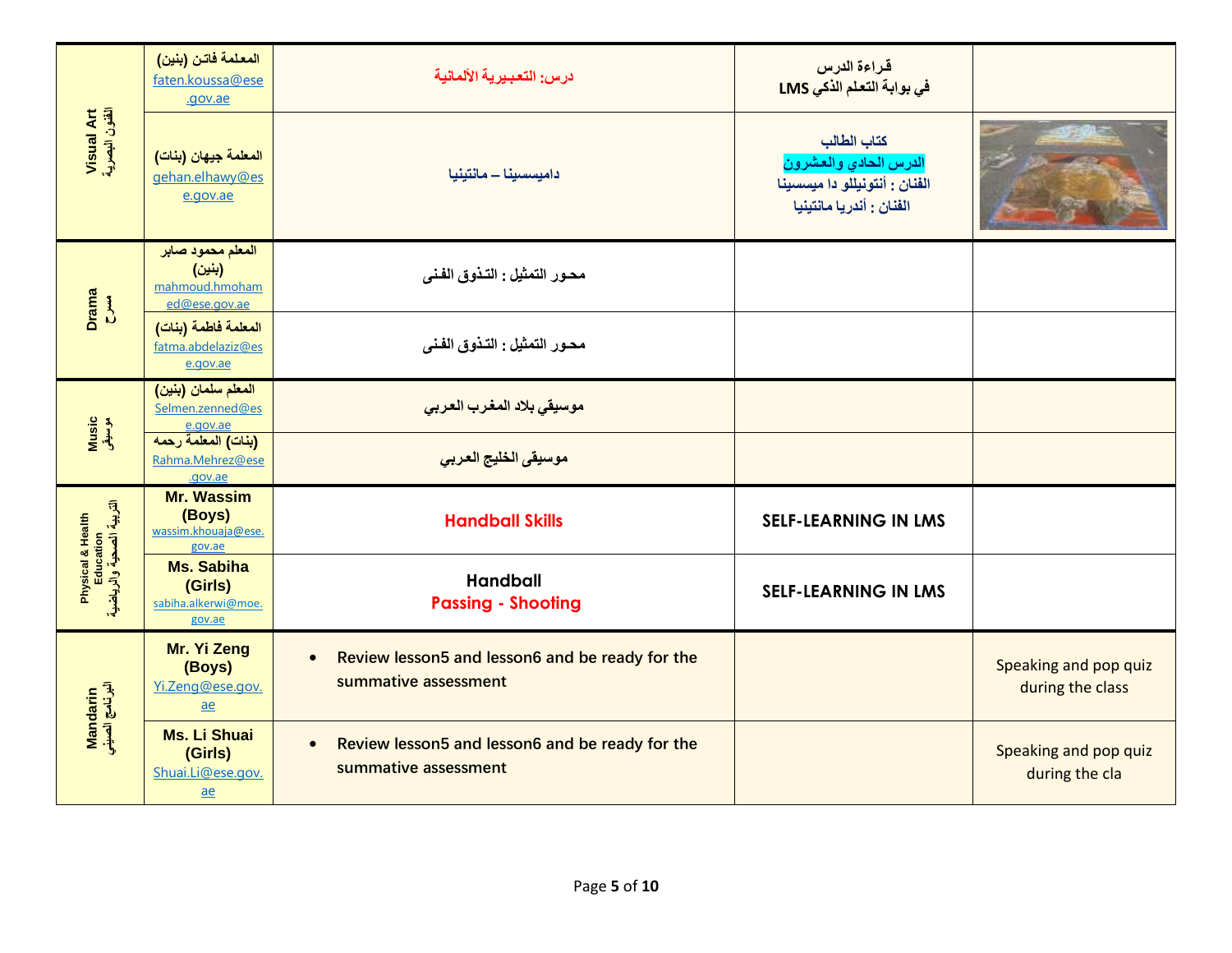|                                                                                                                                                                                                                     |  |                |  |                |       |                |                |   |                | مواعيد الفحوصات الدوريــة التي يجـب إجـراؤها للطلبــة خــلال الفصل الثالث من العام الدراسي 2021-2022 م                                         |              |                                                                                                                                                                                                                                 |                   |                           |                |                                                                                               |    |  |                           |    |    |    |    |    |    |                |                       |    |
|---------------------------------------------------------------------------------------------------------------------------------------------------------------------------------------------------------------------|--|----------------|--|----------------|-------|----------------|----------------|---|----------------|------------------------------------------------------------------------------------------------------------------------------------------------|--------------|---------------------------------------------------------------------------------------------------------------------------------------------------------------------------------------------------------------------------------|-------------------|---------------------------|----------------|-----------------------------------------------------------------------------------------------|----|--|---------------------------|----|----|----|----|----|----|----------------|-----------------------|----|
| إبريل April                                                                                                                                                                                                         |  | $\overline{2}$ |  |                | 5     | 6              |                | 8 | 9 <sup>°</sup> | 10                                                                                                                                             |              | $11 \mid 12 \mid$                                                                                                                                                                                                               |                   | $13 \mid 14 \mid 15 \mid$ |                | $\begin{array}{ c c c c c c c c } \hline \textbf{16} & \textbf{17} & \textbf{18} \end{array}$ | 19 |  | $20 \mid 21 \mid 22 \mid$ | 23 | 24 | 25 | 26 | 27 | 28 | 29             | 30                    |    |
| مايو May                                                                                                                                                                                                            |  | $\overline{2}$ |  | 4              | 5     | 6              | $\overline{7}$ | 8 | 9              |                                                                                                                                                | $10 \mid 11$ |                                                                                                                                                                                                                                 | $12 \mid 13 \mid$ |                           |                |                                                                                               | 19 |  | $20 \mid 21 \mid 22 \mid$ | 23 | 24 | 25 | 26 | 27 | 28 | 29             | 30                    | 31 |
| يونيو June                                                                                                                                                                                                          |  | $\overline{2}$ |  | $\overline{4}$ | $5-1$ | 6 <sup>1</sup> | 7 <sup>1</sup> | 8 | 9              |                                                                                                                                                |              | 10 $\boxed{11}$ $\boxed{12}$ $\boxed{13}$ $\boxed{14}$ $\boxed{15}$ $\boxed{16}$ $\boxed{17}$ $\boxed{18}$ $\boxed{19}$ $\boxed{20}$ $\boxed{21}$ $\boxed{22}$ $\boxed{23}$ $\boxed{24}$ $\boxed{25}$ $\boxed{26}$ $\boxed{27}$ |                   |                           |                |                                                                                               |    |  |                           |    |    |    |    |    | 28 | 29             | 30                    |    |
|                                                                                                                                                                                                                     |  |                |  |                |       |                |                |   |                | يجب إجراء الـفحص والحصول على نتيجـة سـلـبيـة لا تتجــاوز مـدة 96 ساعـة في بـدايـة الـفـصـل الدراسي قـبـل الدخول إلى المبنى المدرسي.            |              |                                                                                                                                                                                                                                 |                   |                           |                |                                                                                               |    |  |                           |    |    |    |    |    |    | <u>96 ساعة</u> |                       |    |
|                                                                                                                                                                                                                     |  |                |  |                |       |                |                |   |                | يجب إجراء الفحص الدوري <mark>شهريًا</mark> للطلبة (الفحص المخبري الـPCR) ← (و يتطلب إجراء الفحص قبل إنقضاء مدة الشهـر).                        |              |                                                                                                                                                                                                                                 |                   |                           |                |                                                                                               |    |  |                           |    |    |    |    |    |    |                | <mark>كل شـهـر</mark> |    |
|                                                                                                                                                                                                                     |  |                |  |                |       |                |                |   |                | الـتـطـعـيم إلـزامي للطـلبة الـذين يبلـغـون من العـمر 16 سنـة فـمـا فـوق فـقـط ، وغـير إلزامي للـطـلـبة دون سن 16 سنـة (اخـتياري ويـوصـى بـه). |              |                                                                                                                                                                                                                                 |                   |                           |                |                                                                                               |    |  |                           |    |    |    |    |    |    | Ø              |                       |    |
| يجب تسليم نسخـة مطـبوعـة من تـقـرير نتيجة الفحـص السلبية المستخـرج من تـطـبيـق الحـصـن لمرب <i>ي </i> ة الصف.<br>يجب تسليم نسخـة مطبوعـة من تـقـرير التـطـعـيم المستخـرج من تـطـبيـق الحـصـن لمرب <i>ي </i> ة الصف. |  |                |  |                |       |                |                |   |                |                                                                                                                                                |              |                                                                                                                                                                                                                                 |                   |                           | $\bullet$<br>端 |                                                                                               |    |  |                           |    |    |    |    |    |    |                |                       |    |

و فيما يأتي مواعيد وموقع الفحص المعتمد للطلبة ولأعضاء الكادر التعليمي بمدرسة ياس:

<u>المكان:</u> مركز الفحص (شركة ياس كلينيك) بمدرسة الأصايل

األوقات:

- يوم السبت من الثالثة ظهرًا وحتى العاشرة مساءً <u>ً</u>
- وبوم الأحد من التاسعة صباحًا وحتى الرابعة مساءً ٍ<br>أ

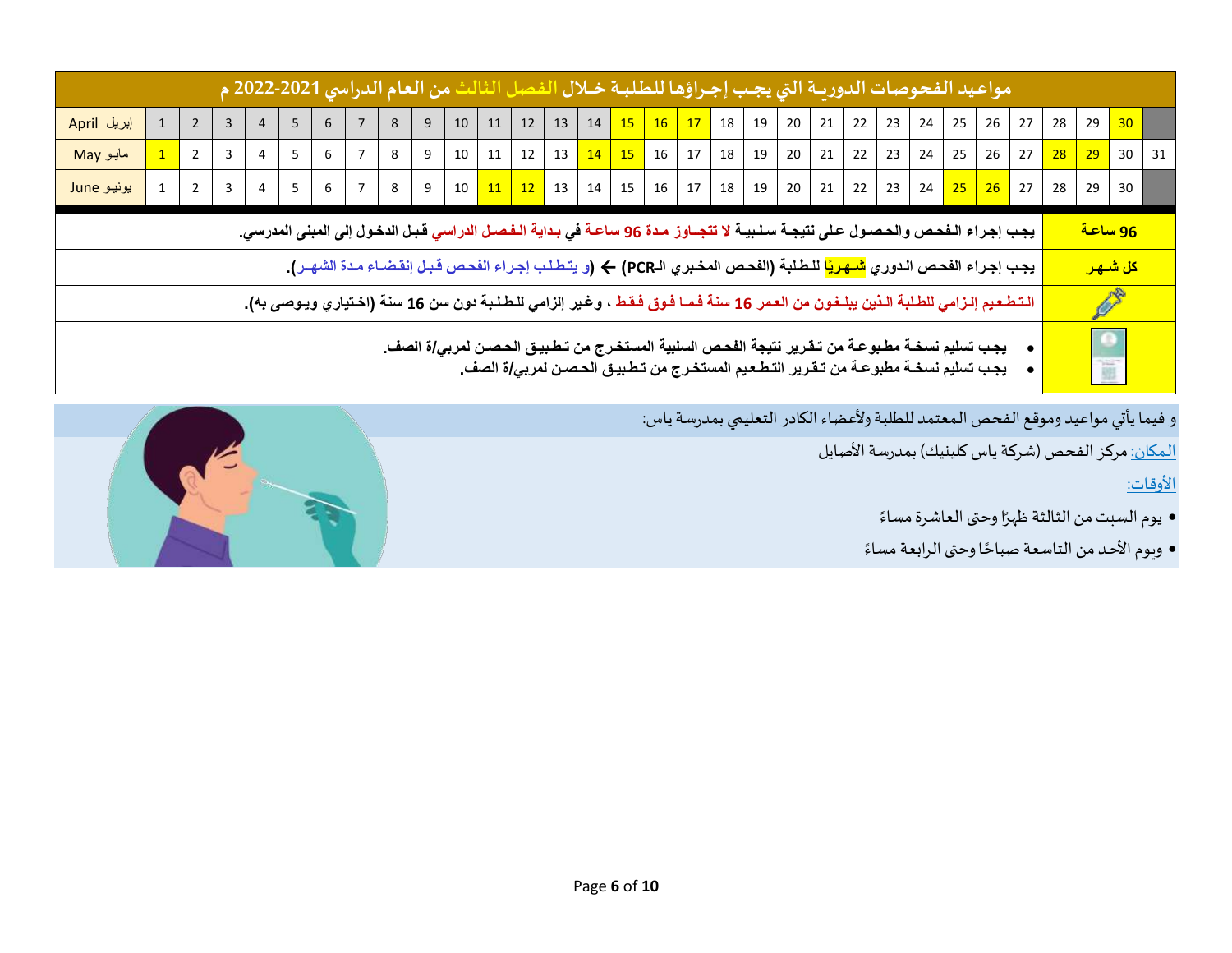

#### البرنامج الزمني لاختبارات الفصل الدراسي الثالث لعام 2021 – 2022 م



Exams Dates during Term 3 of Academic Year 2021-2022

|                |    | إبريل April 2022 |    |     |            |    |                 |    | May 2022 |                 |           |    |    |    |    | يونيو June 2022 |    |     |                |                 |    |    | يوليو 2022 July |    |      |    |    |
|----------------|----|------------------|----|-----|------------|----|-----------------|----|----------|-----------------|-----------|----|----|----|----|-----------------|----|-----|----------------|-----------------|----|----|-----------------|----|------|----|----|
| Mo             | Tu | We               | Th | Fr. | Sa         | Su | Mo              | Tu | We       | Th              | <b>Fr</b> | Sa | Su | Mo | Tu | We              | Th | Fr. | Sa             | Su              | Mo | Tu | We              | Th | - Fr | Sa | Su |
|                |    |                  |    |     | $\epsilon$ |    |                 |    |          |                 |           |    |    |    |    |                 | ∠  |     | $\overline{4}$ |                 |    |    |                 |    |      |    | 3  |
| $\overline{4}$ |    |                  |    | 8   | 9          | 10 |                 |    | 4        |                 | 6         |    | 8  | n  |    | 8               | 9  | 10  | 11             | 12 <sup>2</sup> |    |    | 6               |    | 8    | 9  | 10 |
| 11             | 12 | 13               | 14 | 15  | 16         | 17 | q               | 10 | 11       | 12 <sup>°</sup> | 13        | 14 | 15 | 13 | 14 | <b>15</b>       | 16 | 17  | 18             | 19              | 11 | 12 | 13              | 14 | 15   | 16 | 17 |
| 18             | 19 | 20               | 21 | 22  | 23         | 24 | 16              | 17 | 18       | 19              | 20        | 21 | 22 | 20 | 21 | 22              | 23 | 24  | 25             | 26              | 18 | 19 | 20              | 21 | 22   | 23 | 24 |
| 25             | 26 | 27               | 28 | 29  | 30         |    | 23              | 24 | 25       | 26              | 27        | 28 | 29 | 27 | 28 | 29              | 30 |     |                |                 | 25 | 26 | 27              | 28 | 29   | 30 | 31 |
|                |    |                  |    |     |            |    | 30 <sup>°</sup> | 31 |          |                 |           |    |    |    |    |                 |    |     |                |                 |    |    |                 |    |      |    |    |

|                    |                                  | JU.           |                          |            |                                    |                   |                   |
|--------------------|----------------------------------|---------------|--------------------------|------------|------------------------------------|-------------------|-------------------|
| April 1-15         | عطلة الربيع للطلبة               | May 9-6       | عطلة عيد الفطر المبارك   | June 1-10  | التقييم الختامي لمواد المجموعة B   | <b>July 4-8</b>   | تحليل النتائج     |
| April 18           | بدء دوام الطلبة                  | May 9-20      | اختبارات الإمسات الدولية | June 13-17 | التقييم الختامي لمواد المجموعة A   | <b>July 11-15</b> | امتحانات الاعادة  |
| <b>April 18-22</b> | الاختبارات التعوىضية للفصل الـ 2 | May 16-31     | اختبارات الماب الدولية   | June 20-24 | الامتحانات التعويضية               | July 18-29        | عطلة الصيف للطلبة |
|                    |                                  | <b>May 24</b> | اختبار البيسا الدولية    | June 6     | الامتحان الختامي لمادة الاجتماعيات |                   |                   |

|                |    | إبريل April 2022 |           |                                       |                    |    |                |                 | May 2022 |    |    |                                             |    |            |    | يونيو June 2022 |                                  |                                     |    |    |    |                   | يوليو 2022 July |    |           |                     |               |
|----------------|----|------------------|-----------|---------------------------------------|--------------------|----|----------------|-----------------|----------|----|----|---------------------------------------------|----|------------|----|-----------------|----------------------------------|-------------------------------------|----|----|----|-------------------|-----------------|----|-----------|---------------------|---------------|
| Mo             | Τu | We               | <b>Th</b> | Fr                                    | Sa                 | Su | Mo             | Tu              | We       | Th | Fr | Sa                                          | Su | Mo         | Tu | We              | Th                               | Fr.                                 | Sa | Su | Mo | Tu                | We              | Th | <b>Fr</b> | Sa                  | <b>Su</b>     |
|                |    |                  |           |                                       |                    | 3  |                |                 |          |    |    |                                             |    |            |    |                 | $\overline{2}$                   |                                     | 4  |    |    |                   |                 |    |           | $\overline{2}$      |               |
| $\overline{4}$ |    | 6                |           | 8                                     | 9                  | 10 | $\overline{2}$ | 3               | 4        |    | 6  |                                             | 8  | 6.         |    | 8               | 9                                | 10                                  | 11 | 12 | 4  |                   | 6               |    | 8         | 9                   | 10            |
| 11             | 12 | 13               | 14        | 15                                    | 16                 | 17 | 9              | 10 <sup>°</sup> | 11       | 12 | 13 | 14                                          | 15 | 13         | 14 | 15              | 16                               | 17                                  | 18 | 19 | 11 | 12                | 13              | 14 | 15        | 16                  | 17            |
| 18             | 19 | 20               | 21        | 22                                    | 23                 | 24 | 16             | 17              | 18       | 19 | 20 | 21                                          | 22 | 20         | 21 | 22              | 23                               | 24                                  | 25 | 26 | 18 | 19                | 20              | 21 | 22        | 23                  | 24            |
| 25             | 26 | 27               | 28        | 29                                    | 30                 |    | 23             | 24              | 25       | 26 | 27 | 28                                          | 29 | 27         | 28 | 29              | 30                               |                                     |    |    | 25 | 26                | 27              | 28 | 29        | 30                  | 31            |
|                |    |                  |           |                                       |                    |    | 30             | 31              |          |    |    |                                             |    |            |    |                 |                                  |                                     |    |    |    |                   |                 |    |           |                     |               |
|                |    |                  |           |                                       |                    |    |                |                 |          |    |    |                                             |    |            |    |                 |                                  |                                     |    |    |    |                   |                 |    |           |                     |               |
| April 1-15     |    |                  |           |                                       | عطلة الربيع للطلبة |    | May 9-6        |                 |          |    |    | عطلة عيد الفطر المبارك                      |    | June 1-10  |    |                 | التقييم الختامي لمواد المجموعة B |                                     |    |    |    | <b>July 4-8</b>   |                 |    |           |                     | نحليل النتائج |
| April 18       |    |                  |           |                                       | بدء دوام الطلبة    |    | May 9-20       |                 |          |    |    | اختبارات الإمسات الدولية                    |    | June 13-17 |    |                 | التقييم الختامي لمواد المجموعة A |                                     |    |    |    | <b>July 11-15</b> |                 |    |           | امتحانات الاعادة    |               |
| $A = 1000$     |    |                  |           | $2.81 + 1.05$ and $-1.05$ and $-1.05$ |                    |    | $M0$ , $AC21$  |                 |          |    |    | $-5$ $+$ $-1$ $+$ $+$ $+$ $ +$ $+$ $ +$ $+$ |    | 1.1.2.2024 |    |                 |                                  | and the state of the state of which |    |    |    | 1.1.40.20         |                 |    |           | <b>SALAR STREET</b> |               |

| إبريل April 2022 |    |    |    |              |                |                |  |  |  |  |  |  |  |
|------------------|----|----|----|--------------|----------------|----------------|--|--|--|--|--|--|--|
| Mo               | Tu | We | Th | Fr           | Sa             | Su             |  |  |  |  |  |  |  |
|                  |    |    |    | $\mathbf{1}$ | $\overline{2}$ | $\overline{3}$ |  |  |  |  |  |  |  |
| 4                | 5  | 6  | 7  | 8            | 9              | 10             |  |  |  |  |  |  |  |
| 11               | 12 | 13 | 14 | 15           | 16             | 17             |  |  |  |  |  |  |  |
| 18               | 19 | 20 | 21 | 22           | 23             | 24             |  |  |  |  |  |  |  |
| 25               | 26 | 27 | 29 | 30           |                |                |  |  |  |  |  |  |  |
|                  |    |    |    |              |                |                |  |  |  |  |  |  |  |

| <b>April 1-15</b>  | عطلة الربيع للطلبة               |
|--------------------|----------------------------------|
| April 18           | بدء دوام الطلبة                  |
| <b>April 18-22</b> | الاختبارات التعويضية للفصل الـ 2 |

مالحظة:

يتم تنفيذ جميع الاختبارات حضوريا في المبنى المدرسي  $\Box$ 

يتم تنفيذ جميع الاختبارات إلكترونيا وبنبغي إحضار الطالب جهازه المحمول مشحونا بالكامل لأداء الاختبارات المقررة.

 $\Box$ يتم تنفيذ الاختبارات الختامية لنهاية العام الدراسي (( ورقيا )) للصفين الثالث والرابع.

يتوجب التزام الطلبة بارتداء الزي المدرسي أثناء تواجدهم في المدرسة وأثناء تأديتهم للاختبارات المركزية والدولية.



االمتحان الختامي لـمادة اإلسالمية **7 June** اختباراتالقبول لـمسارالنخبة **27 20, 13, May**

يسر قطاع العمليات المدرسية (2) وبرنامج الدعم الأكاديمي اإلعالن عن بدء تسجيل الطلبة الراغبني ابملشاركة ف جلسات املراجعة الشاملة للفصل الدراسي الثالث ف كافة الـمواد األساسية (للصفوف من الخامس إلى الثاني عشر) بالـمكاتب التعليمية (أبوظيى–العين–الظفرة) بمشاركة نخبة متميزة من المعلمين التسجيل عبر الرابط والدخول من خلال البريد الإلكتروني للطالب: <https://forms.office.com/r/Ta9XYFpz0Q> وتفضلوا بقبول فائق الشكر والتقدير

Page **7** of **10**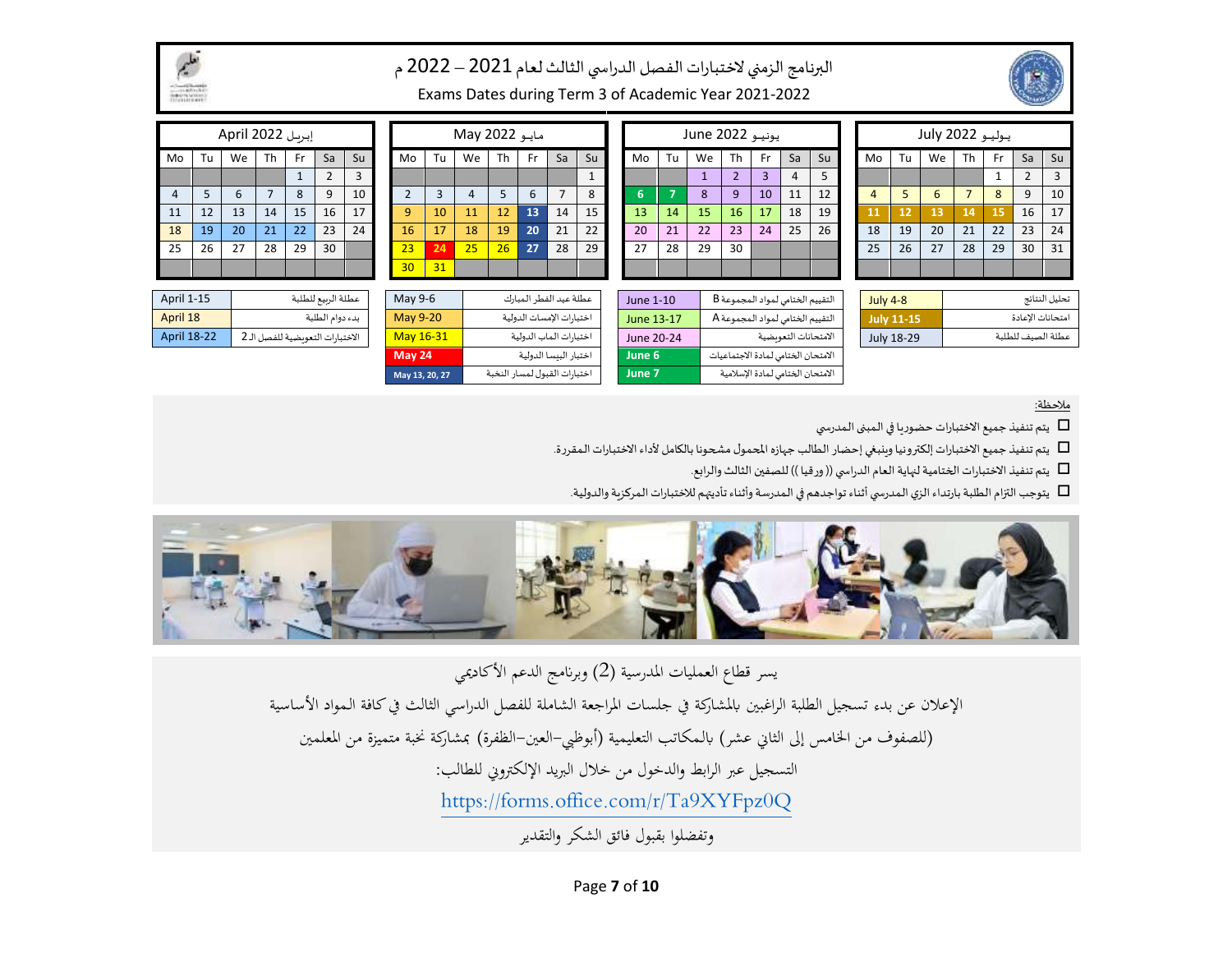## **End of Academic Year's Final Exams 2021-2022 ي الدراس االمتحاناتالختاميةلنهايةالعام**

الجدول الزمني لامتحان نهاية الفصل الدراسي الثالث للعام الدراسي 2022/2021م

للصف التاسع – مسار النخبة

Term 3 Exam Schedule for the Academic Year 2021/2022 for Grade 9 - Elite Stream

| زمن الامتحان/ Exam Timing                                                                                             | مدة الامتحان / Exam<br><b>Duration</b> | المواد الدراسية /<br><b>Subjects</b>       | التاريخ / Date | اليوم / Day                         |
|-----------------------------------------------------------------------------------------------------------------------|----------------------------------------|--------------------------------------------|----------------|-------------------------------------|
| تسليم المهام والمشاريح النهائية لمواد المجموعة B<br>Submission of assignments and final projects for Group B subjects |                                        | مواد المجموعة B<br><b>Group B Subjects</b> | 6-10/06/2022   | الاثنين – الجمعة<br>Monday - Friday |
|                                                                                                                       |                                        | الكيمياء<br>Chemistry                      | 10/06/2022     | الجمعة<br>Friday                    |
|                                                                                                                       |                                        | الرىاضيات<br>Mathematics                   | 13/06/2022     | الاثنين<br>Monday                   |
|                                                                                                                       |                                        | اللغة الانجليزية<br>English                | 14/06/2022     | الثلاثاء<br>Tuesday                 |
| من 9:00 ص am − 11:00 ص am                                                                                             | ساعتان / 2hrs.                         | القيزياء<br>Physics                        | 15/06/2022     | الأربعاء<br>Wednesday               |
|                                                                                                                       |                                        | اللغة العربية<br>Arabic                    | 16/06/2022     | الخميس<br>Thursday                  |
|                                                                                                                       |                                        | الأحياء<br>Biology                         | 17/06/2022     | الجمعة<br>Friday                    |

**End of Academic Year's Final Exams 2021-2022 ي الدراس االمتحاناتالختاميةلنهايةالعام**



مؤسسة الإمـارات للتعليـة المدرسي **EMIRATES SCHOOLS ESTABLISHMENT**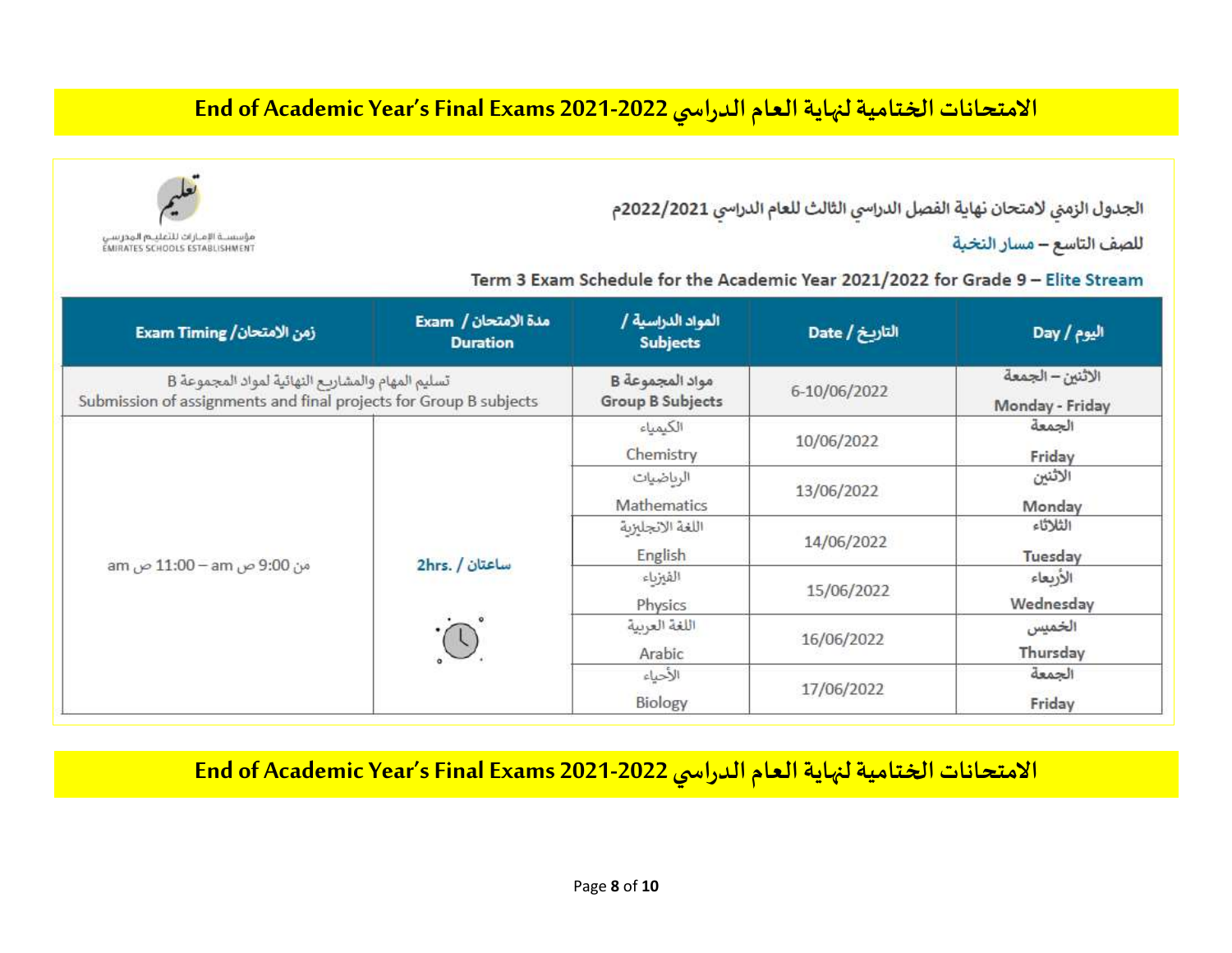### الجدول الزمني لامتحان نهاية الفصل الدراسي الثالث للعام الدراسي 2022/2021م

# (موجهات عامة )

- تطبق الامتحانات ورقيا للصفين الثالث والرابع من خلال الحضور الواقعي في المدرسة. √
- تطبق الامتحانات إلكترونيا للصفوف من الخامس وحتى الثاني عشر من خلال الحضور للمدرسة لجميع الطلبة بمدارس التعليم العام والخاص المطبقة √ لمنهاج الوزارة.
- يتقدم طلبة الصف الثاني عشر المسجلين بمدارس التعليم الخاص جميع امتحاناتهم بمدارس التعليم العام الحكومية ، ماعدا مواد ( التربية الإسلامية V والدراسات الاجتماعية والعلوم الصحية ) تطبق بمدارسهم بإشراف وتنسيق مشترك مع منسقى الفروع المدرسية.
	- يتقدم طلبة الصف الثاني عشر المسجلين بمدارس التسامح جميع امتحاناتهم بمدارس التعليم العام الحكومية . √
		- على جميع الطلبة إحضار أجهزة الحاسوب الخاصة بهم للمدرسة خلال فترة تأدية الامتحان. √
			- على الطلبة الالتزام بالزي المدرسي الرسمي.  $\checkmark$
			- الفترة الكلية للامتحان ( ساعتان ) ، فاستخدمها بحكمة لتصنع نجاحك . √
			- فقرات الأسئلة غير مقيدة بزمن، وبسمح لك بالعودة للمراجعة قبل تسليم الامتحان ٬  $\checkmark$ 
				- يسمح لك بالخروج من قاعة الامتحان بعد ساعة واحدة من بدء الامتحان. √
- في امتحانات الكيمياء للمسار المتقدم والمسار العام وامتحان العلوم في المسار التطبيقي، جميع المعلومات والبيانات المطلوبة لحل السؤال متوفرة في √ فَقرة السؤال، ولا داعي لطلب الجدول الدوري للعناصر أو سلسلة النشاط الكيميائي أو أية جداول أو علاقات.
	- اعتماد رصد درجة التقييم التكوىبي والختامي لمادتي التربية الإسلامية والدراسات الاجتماعية والتقييم التكوىبي لجميع المواد 10/06/2022 √
		- تطبق كافة الإجراءات اللازمة لاستعداد المدارس لامتحان نهاية الفصل الدراسي الثالث .  $\checkmark$

**End of Academic Year's Final Exams 2021-2022 ي الدراس االمتحاناتالختاميةلنهايةالعام**







مؤسسة الإمـازات للثعلبـه المدرسي<br>EMIRATES SCHOOLS ESTABLISHMENT